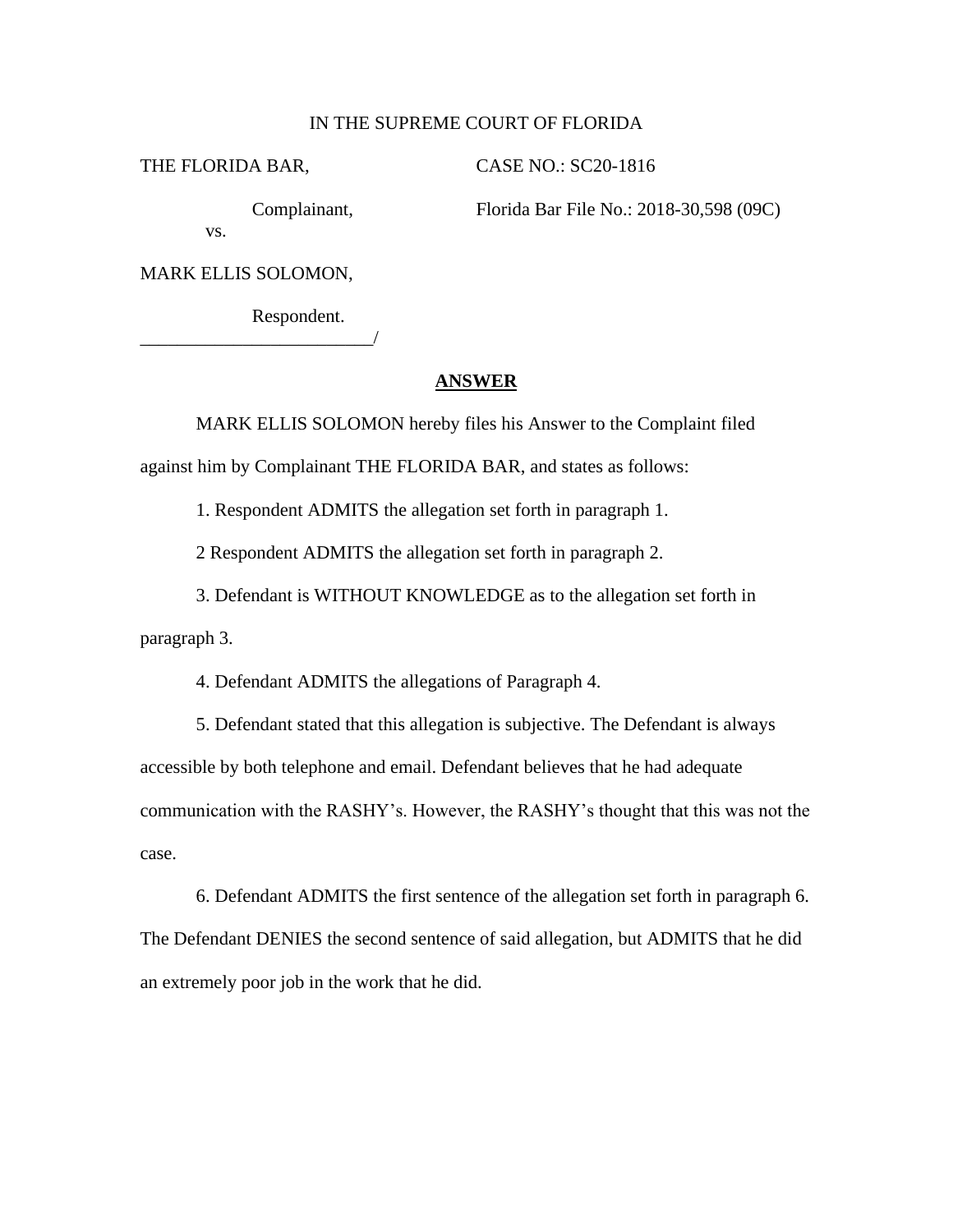7. Defendant DENIES that he failed to respond to the defendant's discovery requests, but ADMITS that his responses were untimely and below the minimal standard and led to sanctions.

8. Defendant ADMITS the allegations of Paragraph 8, with one proviso. In my mind I believe that I did inform the Rashy's of the pretrial date, but since they did not appear when in every other instance they appeared at court, my mind must be mistaken.

9. Defendant ADMITS the allegations of Paragraph 9.

10. Defendant is WITHOUT KNOWLEDGE as to the allegations of Paragraph 10.

11. Defendant ADMITS the allegations of Paragraph 11.

12. Defendant ADMITS the allegations contained in Paragraph 12.

13. Defendant ADMITS the allegations contained in Paragraph 13.

14. Defendant states the following about the allegations of Paragraph 14:

A. Defendant ADMITS;

B. Defendant DENIES;

C. Defendant ADMITS;

D. Defendant ADMITS

E. Defendant DENIES;

F. Defendant ADMITS;

G. Defendant vehemently DENIES.

I HEREBY CERTIFY that a true and accurate copy of this Answer has been sent to KAREN CLARK BANKOWITZ, ESQ., The Florida Bar, 1000 Legion Place, Suite